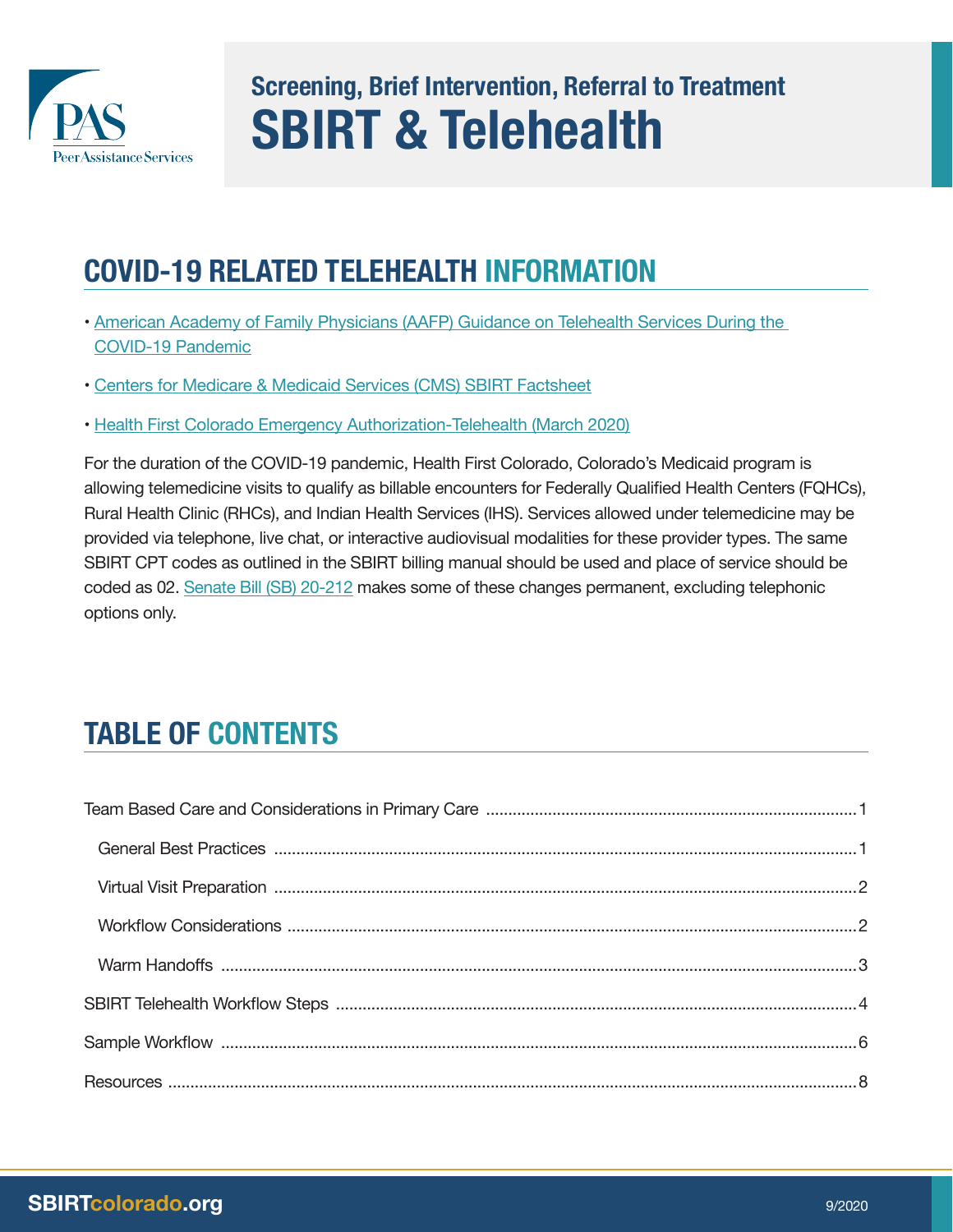# <span id="page-1-0"></span>**TEAM BASED CARE AND CONSIDERATIONS IN PRIMARY CARE**

# **GENERAL BEST PRACTICES**

Ensure that all organizational policies and procedures clearly and thoroughly address and document the following:

- Ethical considerations meeting the same expectations as in-person care
- Consent from the patient for telehealth video visits
- Expectations of meeting all HIPAA compliance and privacy practices
- Meeting the needs of specific populations (e.g. geriatric, child/adolescent, multicultural, rural, incarcerated or transitioning population, unhoused population)
- Meeting the linguistic needs of patients (ensuring availability of translators/language line services or sign language services which can be partnered during video visits and/or calls with patients)
- Extended participation of family members or other trusted adults
- Discussion of telehealth care practices and clinician availability with partner organizations
- Preparation of a tested and ready back up plan in the event the telehealth platform (including any apps) is not working (have a phone back up plan)
- Appropriate documentation of all telehealth visits (include names of all call participants and their roles in relation to the care of the patient); include attestation statements regarding patient agreement to telehealth visits and the presence of any participants in a visit
- Preparation to support patients, providers, or any care team participant with technical issues during a visit
- Development of a safety plan for emergencies such as dealing with a patient who is suicidal or self-harming
- Patient preparation for the telehealth visit by sharing hand-out or phone coaching regarding location, dress, privacy, etc.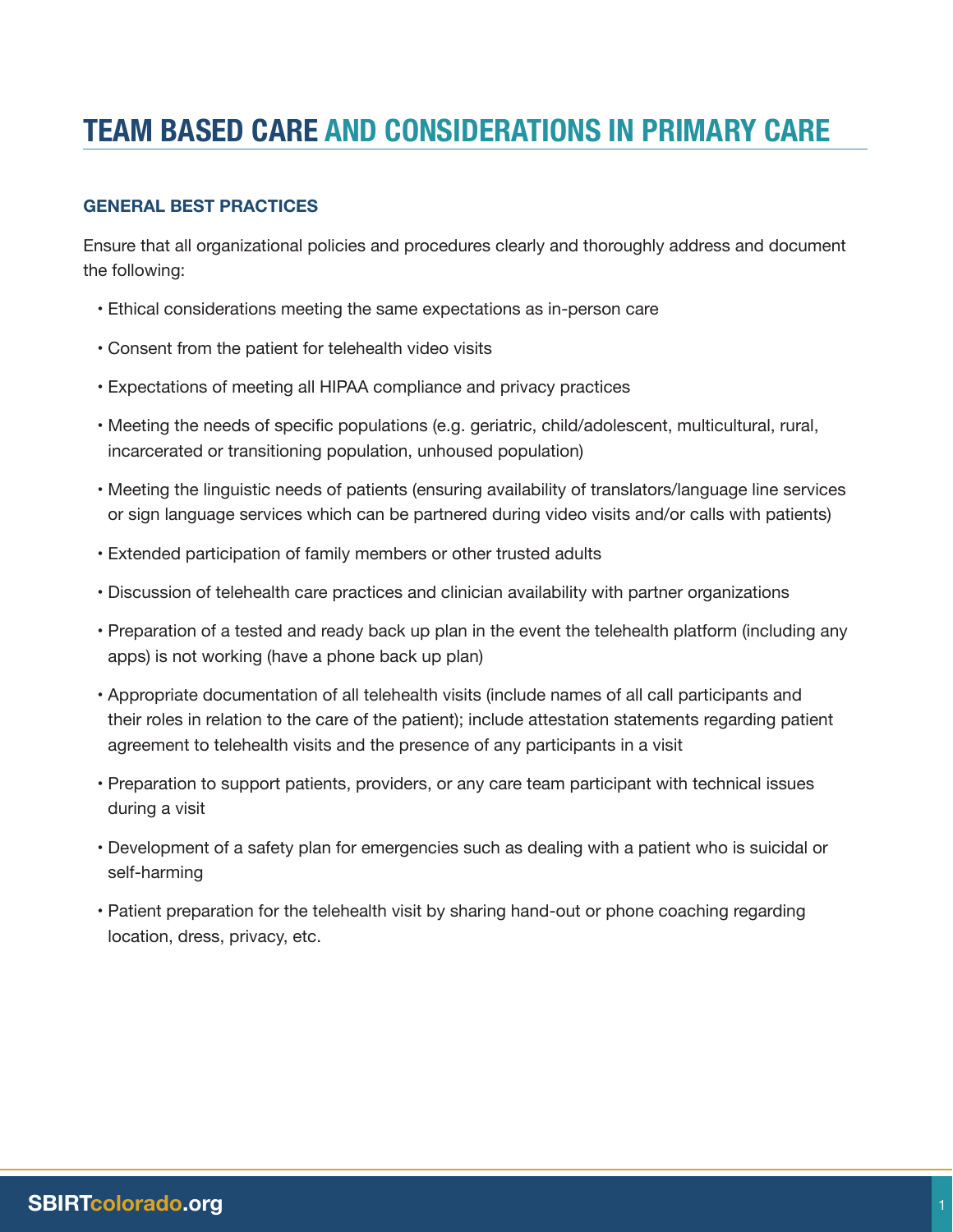### <span id="page-2-0"></span>**VIRTUAL VISIT PREPARATION**

- Consider conducting a chart review process the day prior to patient visits in order to determine which patients will need to be screened
- Provide the patient with education regarding a telehealth visit using handouts (accessed by way of mail, email, or patient portal) such as [How to Prepare for an Appointment](https://smiadviser.org/knowledge_post_fp/how-can-i-prepare-for-a-telehealth-appointment-or-video-session)
- Have visual aids available: for example, [Lower-Risk Drinking poster;](https://static1.squarespace.com/static/577554cb37c5816f7a87d32e/t/5bdc7e9c88251b491e265b1b/1541176988821/18-32546_Lower+Risk+Drink+Limits+Poster+9.2018.pdf) [patient wallet card,](https://static1.squarespace.com/static/577554cb37c5816f7a87d32e/t/5bdc7e6f4ae2376a4fc233b2/1541176943555/18-32546_WalletCard+9.2018.pdf) [NIAAA](https://www.rethinkingdrinking.niaaa.nih.gov/)  [Rethinking Drinking](https://www.rethinkingdrinking.niaaa.nih.gov/) (physically share materials or screen share)

#### **WORKFLOW CONSIDERATIONS**

- In general, the same in-person visit staff roles and responsibilities may apply to the SBIRT telehealth process. For example:
	- The front desk staff or MA initiates screening in the virtual waiting room
	- The MA reviews brief screening results and flags a positive screen for the medical provider to follow-up
	- The medical provider reviews screening results and engages patient in a brief intervention
	- The medical provider facilitates a warm hand-off to a behavioral health provider (BHP) in the clinic or a referral to an outside substance use treatment professional or mental health clinician in the community
	- The back-office billing specialist completes the billing process for SBIRT reimbursement
- The workflow may vary depending on whether some or all of the clinic team members are in the clinic vs. working remotely.
- Health care teams could explore new ways of using the EHR for team communication.
- Teams could arrange virtual huddles at the beginning of a clinic shift to discuss patient visits and plan coordination of care related to SBIRT and mental health screening.
- Medical and behavioral health providers (and other team members) could arrange virtual case conferences to discuss specific patient care issues.
- Clinic teams could implement approaches to compiling and organizing patient resources and referral information on a clinic website or another platform for all staff to access and help support patient education and referrals.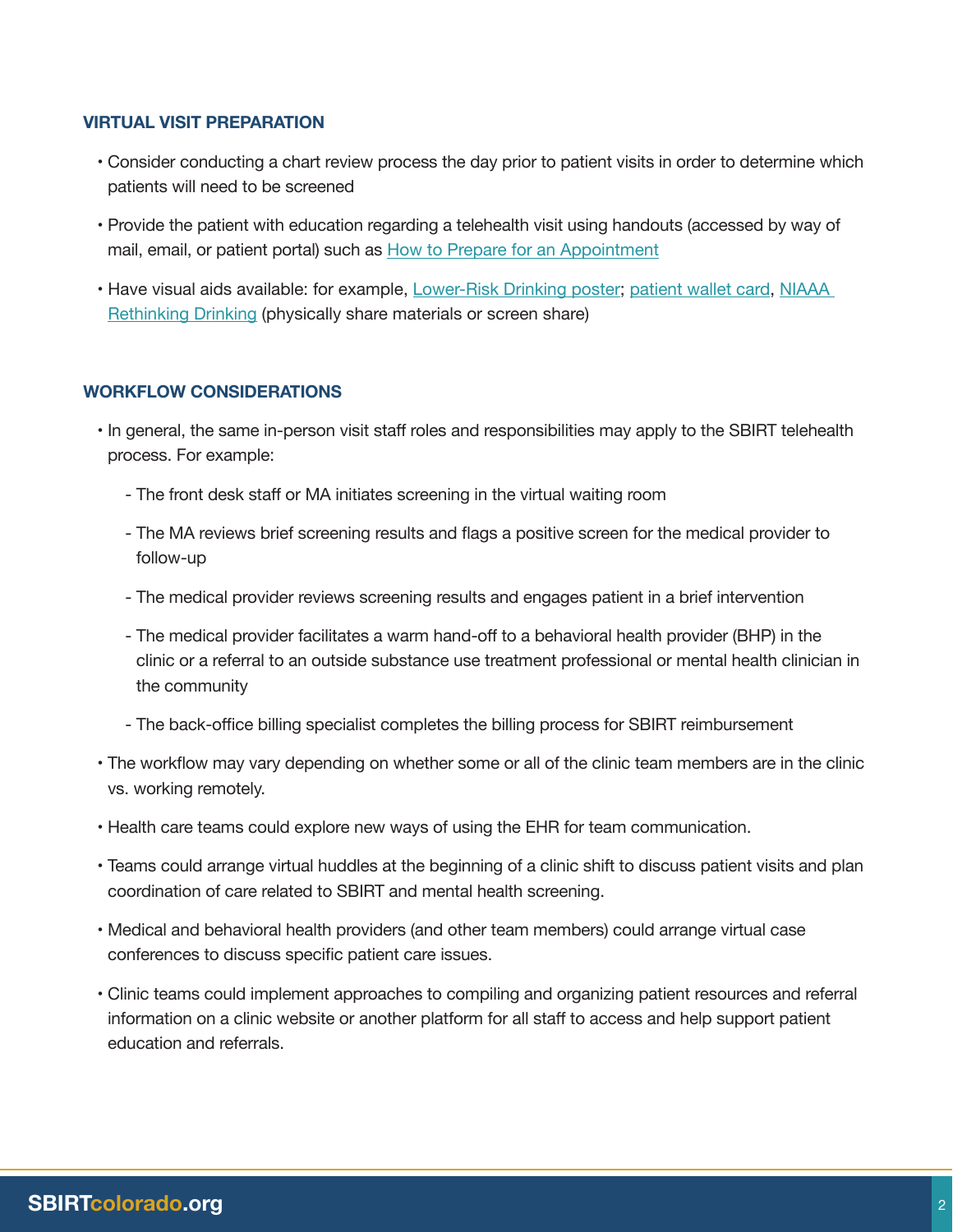## <span id="page-3-0"></span>**WARM HANDOFFS**

- Ensure that the patient knows that the new provider is a trusted colleague and that they will now become a part of their care team.
- Confirm that the partner provider is available and ready for the warm handoff telehealth session to prevent conflicts or no-shows.
- Discuss with both patients and collaborating providers/care team members the procedures and expectations of handoffs via telehealth platforms.
- Consider conducting a visit with a patient and inviting the other provider (e.g. Primary care provider (PCP), social worker, psychiatrist, other care team provider) to provide introductions and transition care.
- Be ready to add the patient's family members or other caregivers to the warm handoff visit. (Know the technological functionality to do this if it is unplanned).
- Consider a trial run test visit to ensure that staff/providers are competent with technical features of adding multiple participants to a warm handoff tele-visit. This will ensure a smooth transition for all team members. (Have a "handoff" team huddle call to practice and become familiar with the technology.)
- Develop a script to help staff/clinicians prepare for warm handoffs in the telehealth visit; include scripting for COVID-related procedures. (e.g. "Thank you for your willingness to meet and work with our care coordinator. You will still have appointments with me to continue working with your medications, and you will be working with a care manager whose job it is to help you improve your day to day function, while we work on your medications if you choose to take them…").
- Anticipate a list of FAQs which patients may ask and have answers readily available also make these FAQs available on patient portals and/or clinic websites where patients may be able to learn more about the process of the telemedicine visit.
- Have a backup plan in the event the video-based telehealth technology fails have a plan to do a three-way/multiple-way phone call to engage all parties with the patient. Ensure that the patient has sufficient instructions and awareness of this plan in the event of a telehealth platform failure.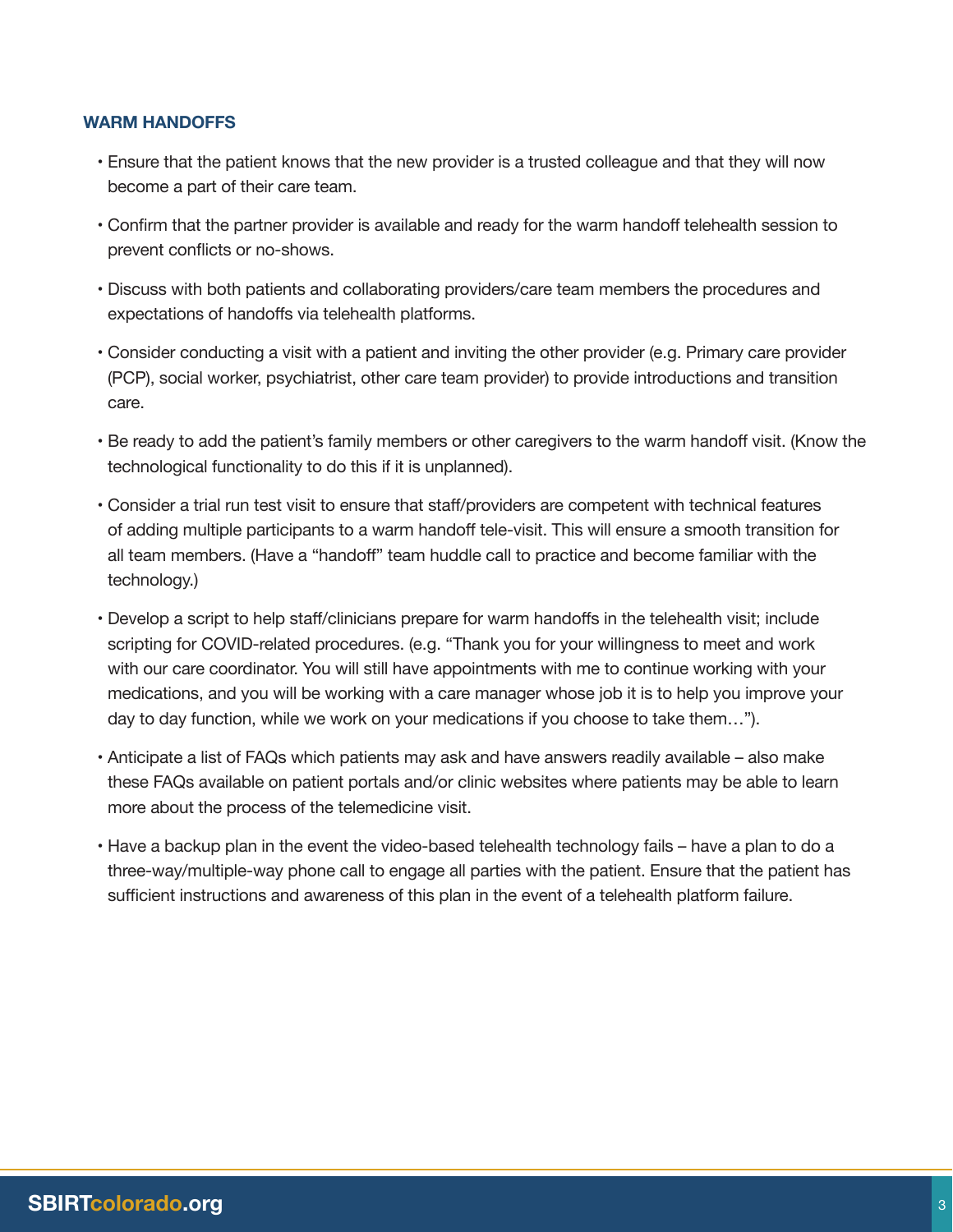# <span id="page-4-0"></span>**SBIRT-TELEHEALTH WORKFLOW STEPS**

**STEP 1 BRIEF SCREENING** (e.g., AUDIT-C) 1-5 questions to help assess substance use risk

- A practice team member may need to determine if the patient is due for screening this is often accomplished by reviewing the charts for a PCP's patients a day or two before their appointment
- Self administered strongly encouraged if feasible
- If screening tool is administered by the provider, the questions should be read exactly as written on the validated screening tool
- Verbal consent required to proceed with screening via telehealth
- Can be embedded into existing patient portal platform
- When: Pre-visit or in the virtual waiting room
- Who: Ideally initiated by front desk or medical assistant
- Other considerations: Provide visuals of standard drink sizes if feasible
- Documentation: Directly transmitted to Electronic Health Record or manually entered
- If privately completing the screen is not possible, consider a call-back to provide the patient an opportunity to self-administer the brief-screen

**STEP 2 FULL SCREENING** (e.g., full AUDIT, DAST, CRAFFT) Full screen/assessment tools administered after a positive brief screen. [Find downloadable and fillable PDF screening tools here](https://www.dropbox.com/sh/jgazqwgl4t6rpx2/AAB_vjRGPoYn9d0CNW99mh9Ba?dl=0).

- Self-administered screening/assessment strongly encouraged if feasible
- If screening tool is administered by the provider, the questions should be read exactly as written on the validated screening tool
- Can be embedded into existing patient portal platform
- May be automatically triggered by a positive brief screen (e.g., on patient portal) or initiated by MA, nurse, or a medical or behavioral health provider
- Documentation: Directly transmitted to EHR or manually entered
- If privacy for completing the full screen is not possible, consider a call-back to ensure the fullscreen is completed in private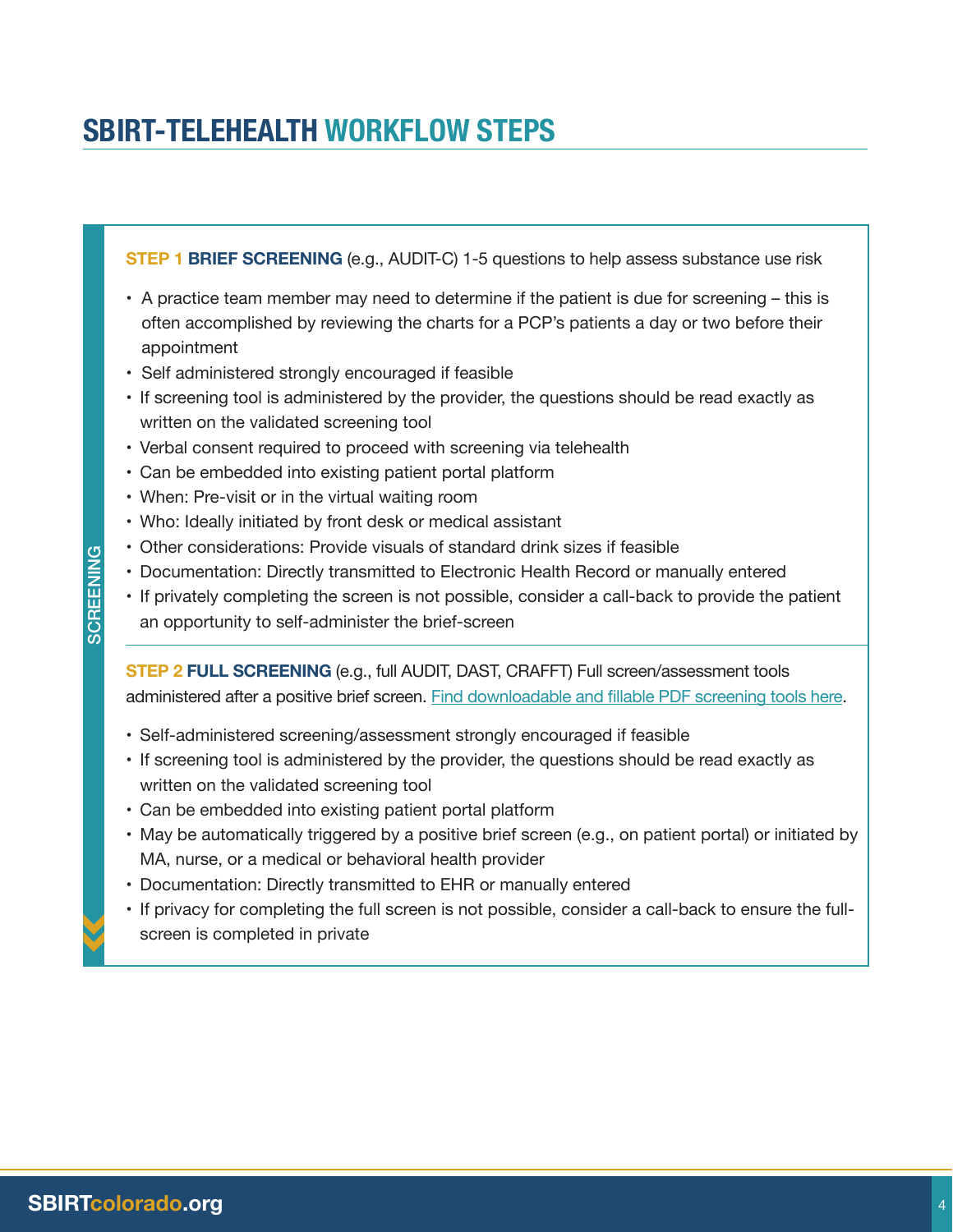**BRIEF INTERVENTION (BI): (e.g., [Brief Negotiated Interview\)](https://www.bu.edu/bniart/sbirt-in-health-care/sbirt-brief-negotiated-interview-bni/#:~:text=It%20gives%20the%20patient%20voice,all%20at%20the%20providers) Guided conversation with the** patient about their substance use while exploring opportunities for behavior change.

- Verbal consent required to proceed with BI via telehealth
- Ask patient about privacy for the conversation and telehealth comfort:
	- If another person is present for the visit, explain that you would like to spend some time speaking with the patient alone
- Gauge patient's experience with telehealth (e.g. familiarity with technology) If a private conversation is not possible, consider scheduling a call-back time
- Ideally arrange to be able to see the patient in order to pick up on visual cues
- Documentation: As usual in the EHR

**REFERRAL TO TREATMENT:** In collaboration with the patient, facilitate treatment options and coordinate referral.

- The approaches to verbal consent and privacy utilized for the brief intervention also apply to referral to treatment
- If clinic is integrated with behavioral health, perform a virtual warm handoff to a BHP using a communication strategy with the PCP (e.g. tasking or inbox feature in EHR or text/email with the PCP)
	- If scheduling allows, this can be done after the brief intervention, or the provider may have the BHP reach out to patient post virtual visit
- Refer to an external substance use treatment provider or mental health counselor as needed (provider or appropriate staff can arrange for a BHP to contact patient)
- Initiate Medication for Addiction Treatment discussion and induction by medical provider, including follow-up visits
- Provide community support and self-help information: May be provided by medical provider, behavioral health provider, or another practice team member via secure email or patient portal
- Schedule a follow-up appointment to assess progress
- If privacy for a warm handoff is not possible, consider scheduling a call-back time when the introduction can be private

REFERRAL TO TREATMENT

REFERRAL TO TREATMENT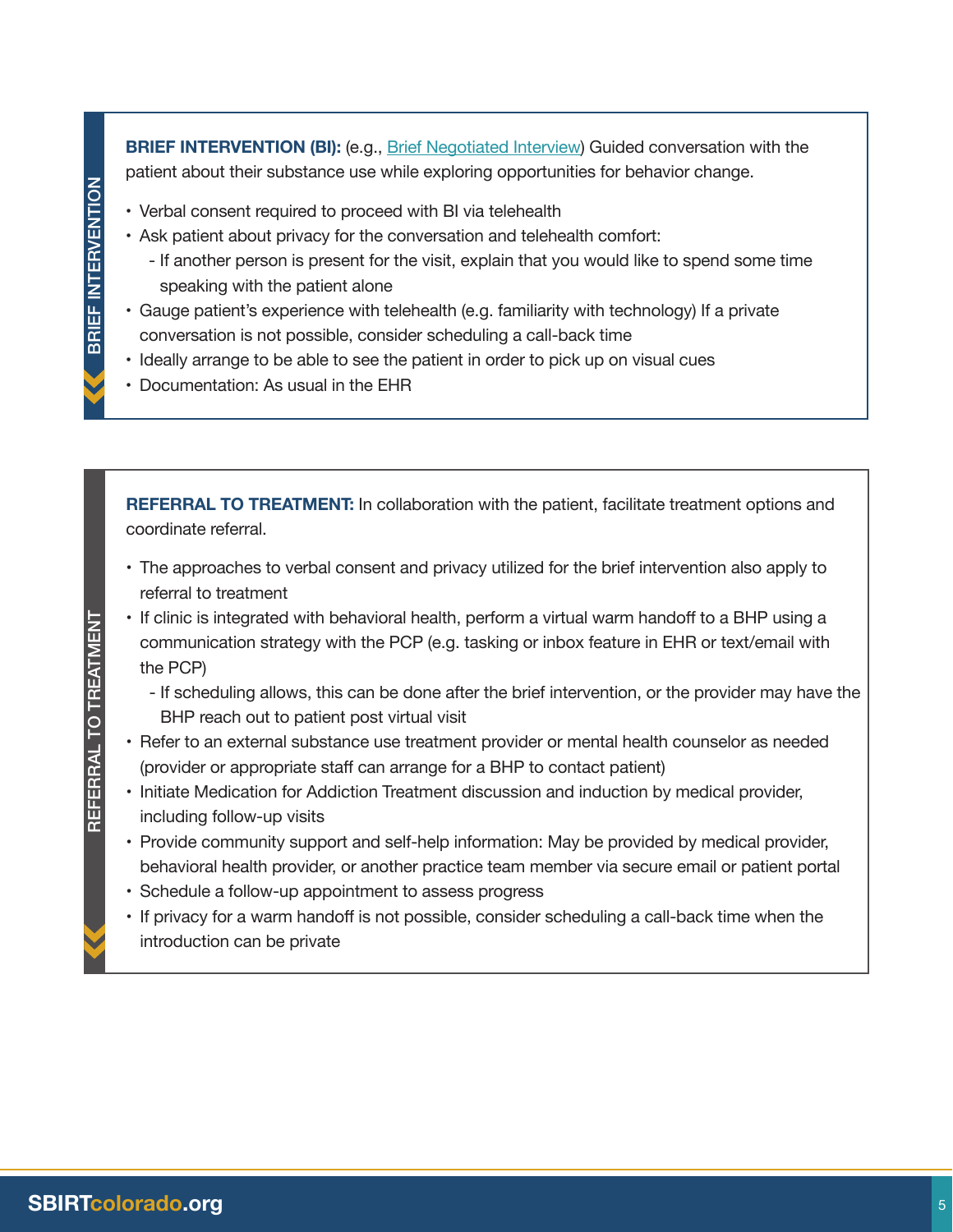<span id="page-6-0"></span>Patient completes the following brief screen questions on the patient portal (or by telephone or other means if not registered with the portal) prior to virtual visit:

1. How many drinks do you have per week?

2. When was the last time you had 4 or more drinks per day?" (Asked of men and women over age 65)

*Patient responses indicate a positive screen for alcohol and triggers a full screen (AUDIT) on the patient portal. Note: a positive brief screen could trigger a full AUDIT or another type of assessment.*

Patient completes the Alcohol Use Disorders Identification Test (AUDIT) via the patient portal and scores an 18 (Harmful Use).

*While the patient is in the "virtual waiting room", the MA reviews the AUDIT responses with the patient. As it is a positive screen, the MA notifies the clinician and the social worker via messaging through the EHR.*

FULL SCREENING

FULL SCREENING

Via a telehealth platform, the clinician discusses the patient's positive AUDIT screen. The clinician may do further assessment if indicated and asks the patient's permission for the social worker to talk to the patient. \*If the patient agrees, the social worker either joins the virtual visit or arranges another time within the next couple of days to meet with the patient.

*\*If integrated care is not available (e.g. social worker), clinician would provide the brief intervention during the virtual visit.*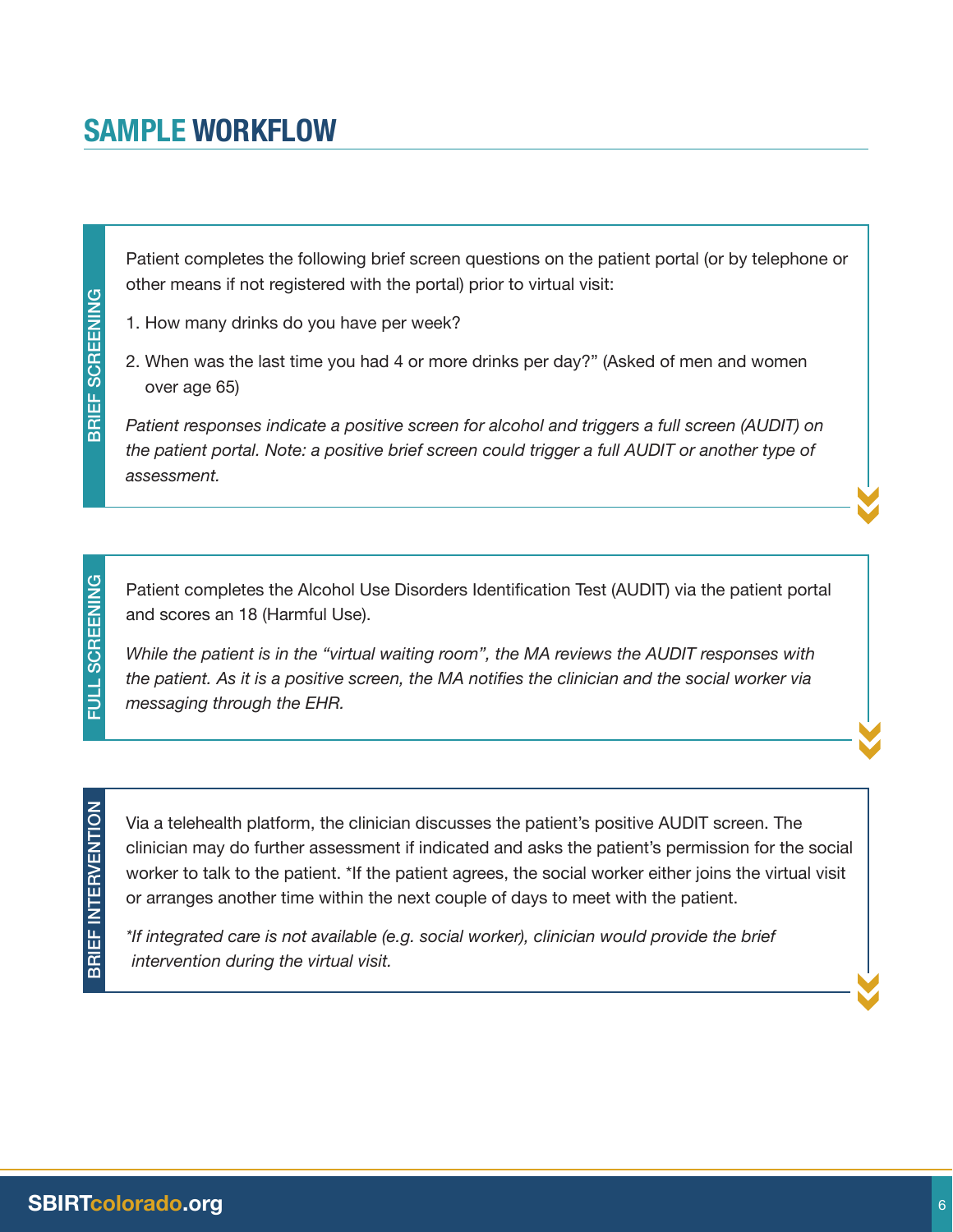If a further assessment indicates that a patient meets criteria for an alcohol use disorder, the medical provider will discuss treatment options with the patient via telehealth. Below is an example scenario.

During the telehealth visit, the patient and medical provider agree to initiate MAT and arrange several counseling sessions with a local behavioral health provider with whom the clinic has a working agreement/relationship. Options available may include:

**Option 1:** After discussing medication initiation with the patient, ordering labs (if indicated), and ordering the medication, the medical provider informs the patient that the MA will help arrange the referral to the BHP. The medical provider then communicates that step to the MA in the visit follow-up section of the EHR and flags it with a note for the MA.

**Option 2:** The medical provider places a call to the BHP during the virtual visit with the patient to introduce the patient telephonically to the BHP.

**Option 3:** The medical provider invites the BHP who is a member of the clinic team to briefly join the virtual visit for a warm hand-off to share information and discuss counseling initiation.

Options may include:

**Option 1:** The medical provider meets with the patient virtually as a follow-up to review medication management issues, labs, and discuss any concerns or additional needs the patient may have. During the visit, the medical provider inquires how the counseling sessions are going and offers to communicate with the outside BHP with the patient's consent.

**Option 2:** The medical provider reviews medication management with the patient then calls the BHP to have that person join the visit to review the overall treatment plan and progress, and adjust as needed.

**Option 3:** The medical provider and on-staff BHP meet with the patient together to review medication adherence and side effects, counseling visits, and to provide information and encouragement to the patient.

Reminder: A best practice approach is to develop a referral tracking system (e.g. a spreadsheet) to ensure patient connects with external referral source. An example tracking log can be found [here.](https://www.uhcprovider.com/content/dam/provider/docs/public/commplan/ca/binder/CA-FSR-Referral-Log.pdf)

FOLLOW-UP CARE COORDINATION

FOLLOW-UP CARE COORDINATION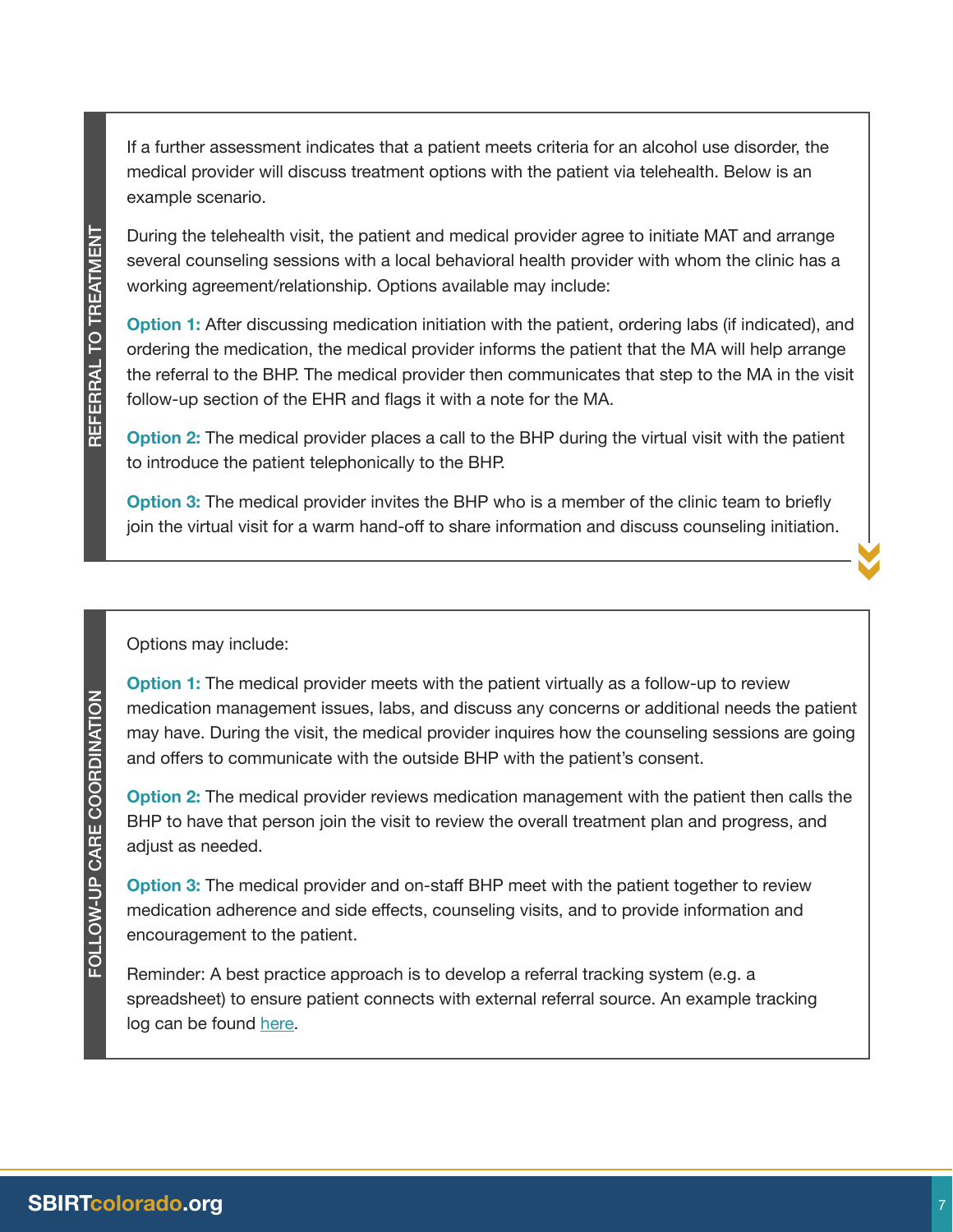# <span id="page-8-0"></span>**RESOURCES**

### **PRIMARY CARE ORIENTED RESOURCES**

#### **Colorado Specific Information**

The following are resources specific to Colorado including the response from the Federal Government regarding Colorado's Request of Waiver/Flexibilities associated with Section 1135 of the Social Security Act, telehealth and nurse line directory, and guidance from the State regarding telehealth and Health First Colorado (Colorado Medicaid).

- • [Section 1135 Waiver Flexibilities Colorado Coronavirus Disease 2019](https://www.medicaid.gov/state-resource-center/disaster-response-toolkit/federal-disaster-resources/entry/54063)
- • [Colorado Telehealth & Nurselines Directory](https://covid19.colorado.gov/telehealth-nurselines-directory)
- • [Telehealth for Providers CDPHE and State Emergencies Operation Center](https://covid19.colorado.gov/telehealth-for-providers)
- • [CORHIO Health Information Technical Assistance](https://www.corhio.org/)

#### **Training/Technical Considerations**

Videos, webinars, and guidance documents for providing telehealth services.

- • [What to Expect from a Telehealth Visit \(patient facing\) Video](https://www.youtube.com/watch?edufilter=NULL&feature=emb_logo&v=Olgs6mMXt6U)
- • [Telehealth Best Practices for Providers Video](https://www.youtube.com/watch?edufilter=NULL&feature=youtu.be&v=kdTc2Wbi_Ag )
- • [Agency for Healthcare Research and Quality \(AHRQ\): The Guide to Improving Patient Safety in](https://www.ahrq.gov/sites/default/files/wysiwyg/professionals/quality-patient-safety/patient-family-engagement/pfeprimarycare/warm-handoff-qsg-brochure.pdf)  [Primary Care Settings by Engaging Patients and Families – Implementation Quick Start Guide –](https://www.ahrq.gov/sites/default/files/wysiwyg/professionals/quality-patient-safety/patient-family-engagement/pfeprimarycare/warm-handoff-qsg-brochure.pdf)  [Warm Handoff.](https://www.ahrq.gov/sites/default/files/wysiwyg/professionals/quality-patient-safety/patient-family-engagement/pfeprimarycare/warm-handoff-qsg-brochure.pdf)
- • [American Medical Association Quick Guide to Telemedicine in Practice](https://www.ama-assn.org/practice-management/digital/ama-quick-guide-telemedicine-practice)
- • [Telehealth and the COVID-19 Response: Policy Changes and Implementation Strategies: Health](https://www.healthmanagement.com/knowledge-share/webinars/telehealth-and-the-covid-19-response-policy-changes-and-implementation-strategies/)  [Management Associates](https://www.healthmanagement.com/knowledge-share/webinars/telehealth-and-the-covid-19-response-policy-changes-and-implementation-strategies/)
- • [Women's Preventive Services Initiative FAQ For Telehealth Services](https://www.womenspreventivehealth.org/wp-content/uploads/WPSI-FAQ-FINAL.pdf)
- • [Southwest Telehealth Resource Center](https://southwesttrc.org/resources/covid19)
- • [How can I help my patients prepare for telehealth visits?](https://smiadviser.org/knowledge_post/how-can-i-help-my-patients-prepare-for-telehealth-visits)
- • [How to Prepare for Your First Psychiatry, Mental or Behavioral Health Session?](https://insighttelepsychiatry.com/resources-2/consumer-resource-center/your-first-online-appointment/)